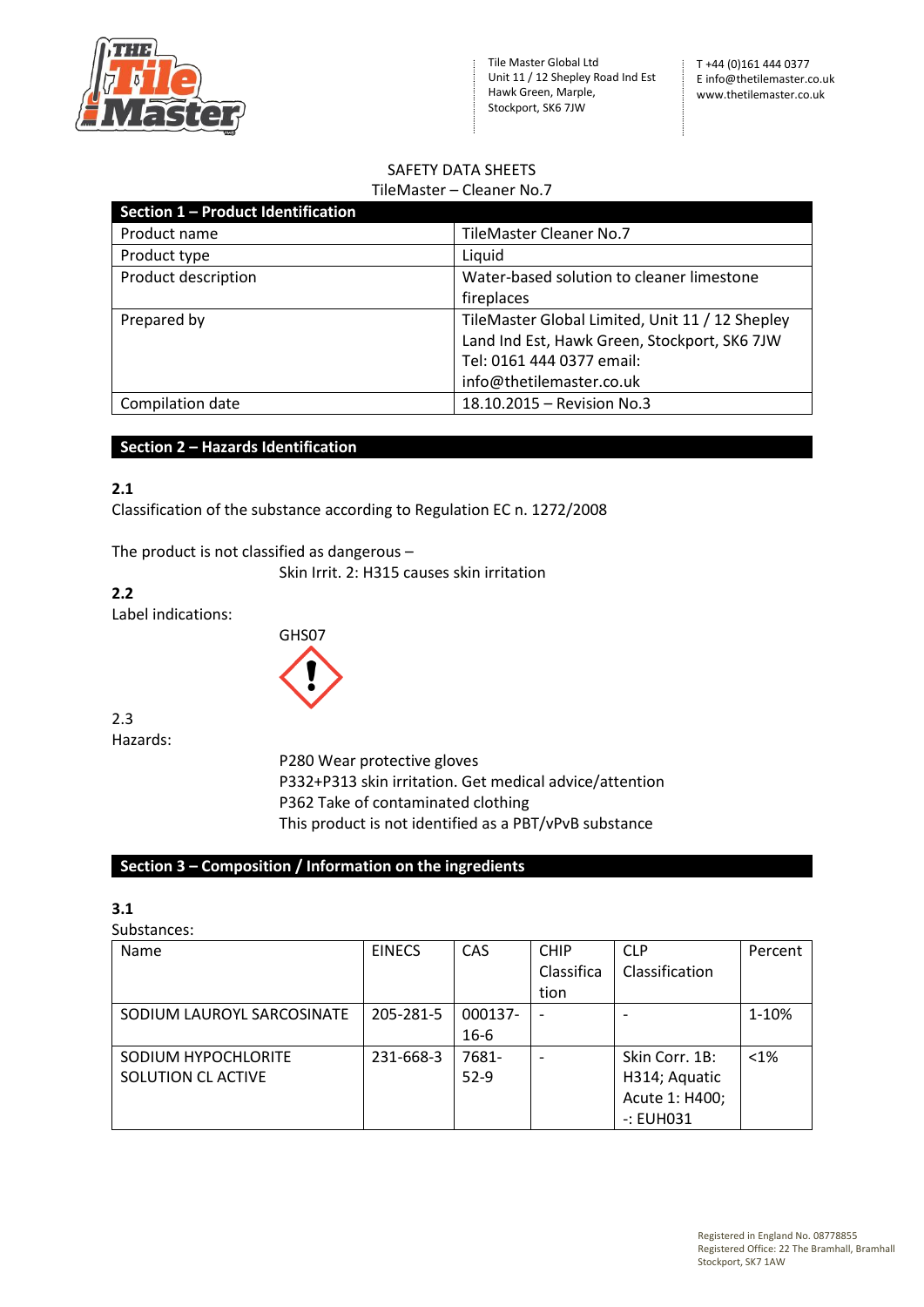

## **Section 4 – First Aid Measures**

# **4.1**

First aid measured description:

In case of contact with the skin: Wash the area with soap and water, remove dirty shoes and clothes if contact via area. Consult a doctor in case of irritation, swelling or redness persist. In case of contact with the eyes: bathe and rinse well with water for 15 minutes.

# **4.2**

Main symptoms and effects both acute and delayed, see chapter 11:

Skin contact: Redness, irritations Eyes contact: Eyes irritation Ingestion: There may be irritation of the throat Inhalation: No symptoms.

# **4.3**

Indication on the eventual necessity of contacting a doctor and special treatments - Follow doctor's instructions.

## **Section 5 – Anti-Fire Measures**

**5.1**

The product is not flammable

**5.2**

Exposure hazards: In combustion emits toxic fumes

**5.3**

Wear self-contained breathing apparatus. Wear protective clothing to prevent contact with skin and eyes.

# **Section 6 – Accidental Release Measures**

# **6.1**

Personal equipment, protective clothing and emergency procedures:

Wear suitable protective clothes

# **6.2**

Precautions for the environment:

Do not pour down drains

# **6.3**

Methods and materials to collect and clean:

Collect with absorbent materials like sand, sawdust and dispose according to proper rules

# **Section 7 – Handling and Storage**

# **7.1**

Precautions for safe handle:

Wear gloves, apron, mask and boots.

**7.2** Safe warehouse: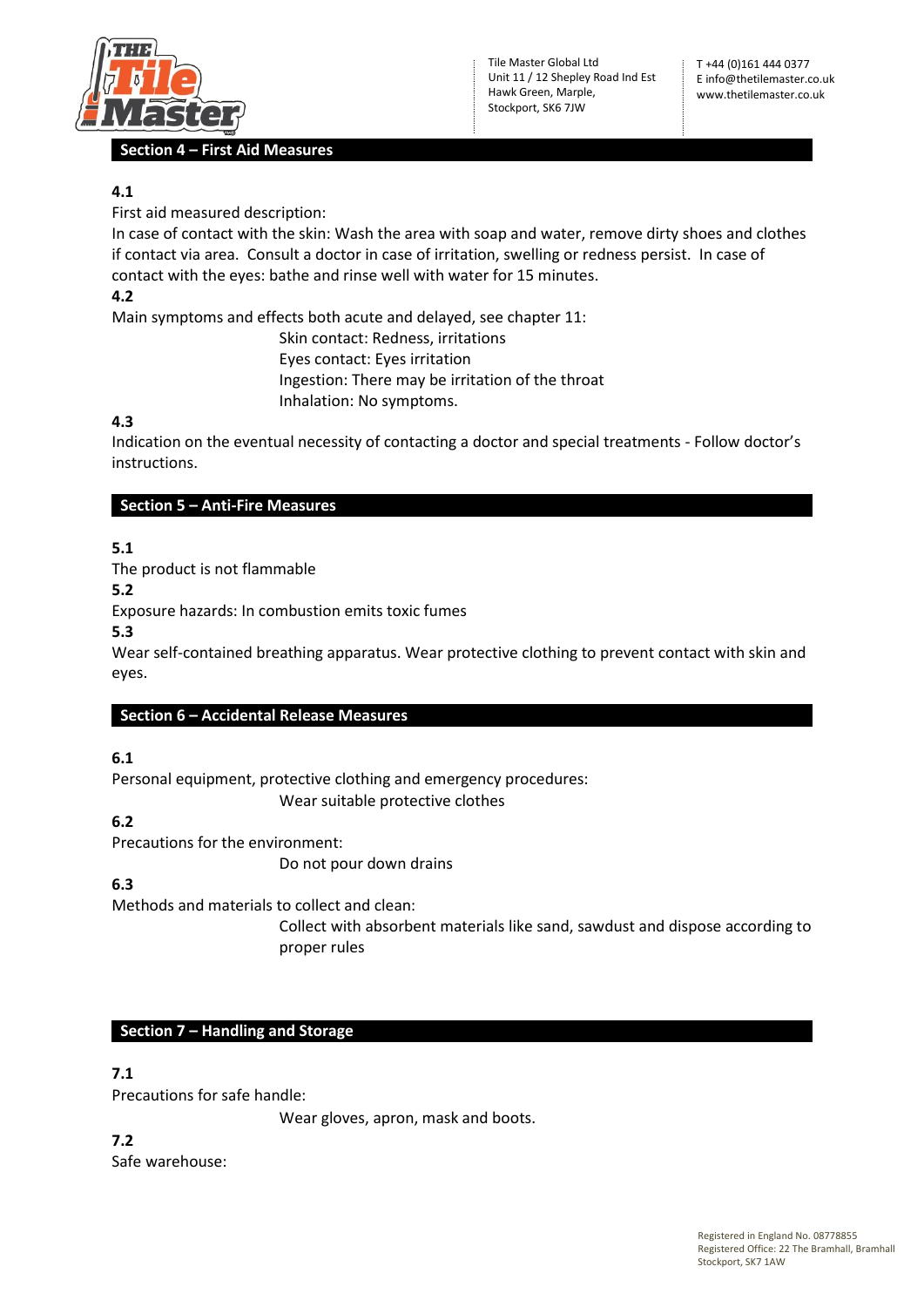

T +44 (0)161 444 0377 E info@thetilemaster.co.uk www.thetilemaster.co.uk

Keep container well sealed in a dry place; protect from freeze and avoid temperatures higher than 40°C. Do not keep in warehouse together with acids and strong basis.

### **Section 8 – Exposure Control and Protection**

# **8.1**

Since the use of suitable technical measures should be first than personal protection equipment, it's necessary to ensure a proper ventilation through the use of a good aspiration device or the polluted air discharge. If these operations do not keep product concentration under minimum exposure values, it will be necessary to wear a suitable breathing apparatus protection. During use, refer to danger label for more details. Personal protective clothes must be in compliance with the rules here below indicated:

Hands Protection

Protect hands using working gloves, II category. (ref. Directive 89/686/CEE and Rule EN 374) like: PVC, neoprene, nitrile or equivalent.

The final choice of the gloves must consider: degradation, breaking time and permeability. In case of mixtures the gloves resistance must be checked before using, it is not foreseeable. Gloves have a wear and tear term that depends on exposure time.

Eyes Protection Wear sealing protective mask (ref. Rule EN 166)

Skin Protection Wear long sleeves working clothes and shoes for professional use, II category. (ref. Directive CEE and EN 344 rule). Wash with plenty of water after taking protective clothes off. Breathing Protection

In case of overcoming of the limit value of one or more substances present in the product, wear a mask with filter A type or the universal type, whose class (1,2 or 3) will be chosen according to the use. (ref. EN 141 Rule). The use of breathing apparatus protections, like mask with filter for organic vapors and powders/fog, it's compulsory in absence of technical measures to limit the worker exposure. The protection given by the mask is limited anyway. If the substance is odourless or in case of emergency (unknown time of exposure or the oxygen level in the ambient is lower than 17%) wear a compressed air auto-breather at open circuit (ref. Rule EN 137) or a respirator with external air outlet for the use with whole mask, semi-mask or nozzle. (Ref. Rule EN 138). If there's the risk to get squirts or sprinkles due to the type of work performed, it's necessary to foresee a suitable mucous protection (mouth, nose, eyes) in order to avoid accidental absorptions.

## **8.2**

Limits of exposure:

No substance at exposure limit

**8.3**

Exposure control, Technical controls:

Handle in well ventilated areas

## **8.4**

Individual protection:

Wear gloves and mask, in normal use conditions no vapors is generated

## **Section 9 – Chemical and Physical Propoerties**

**9.1**

Status:

Liquid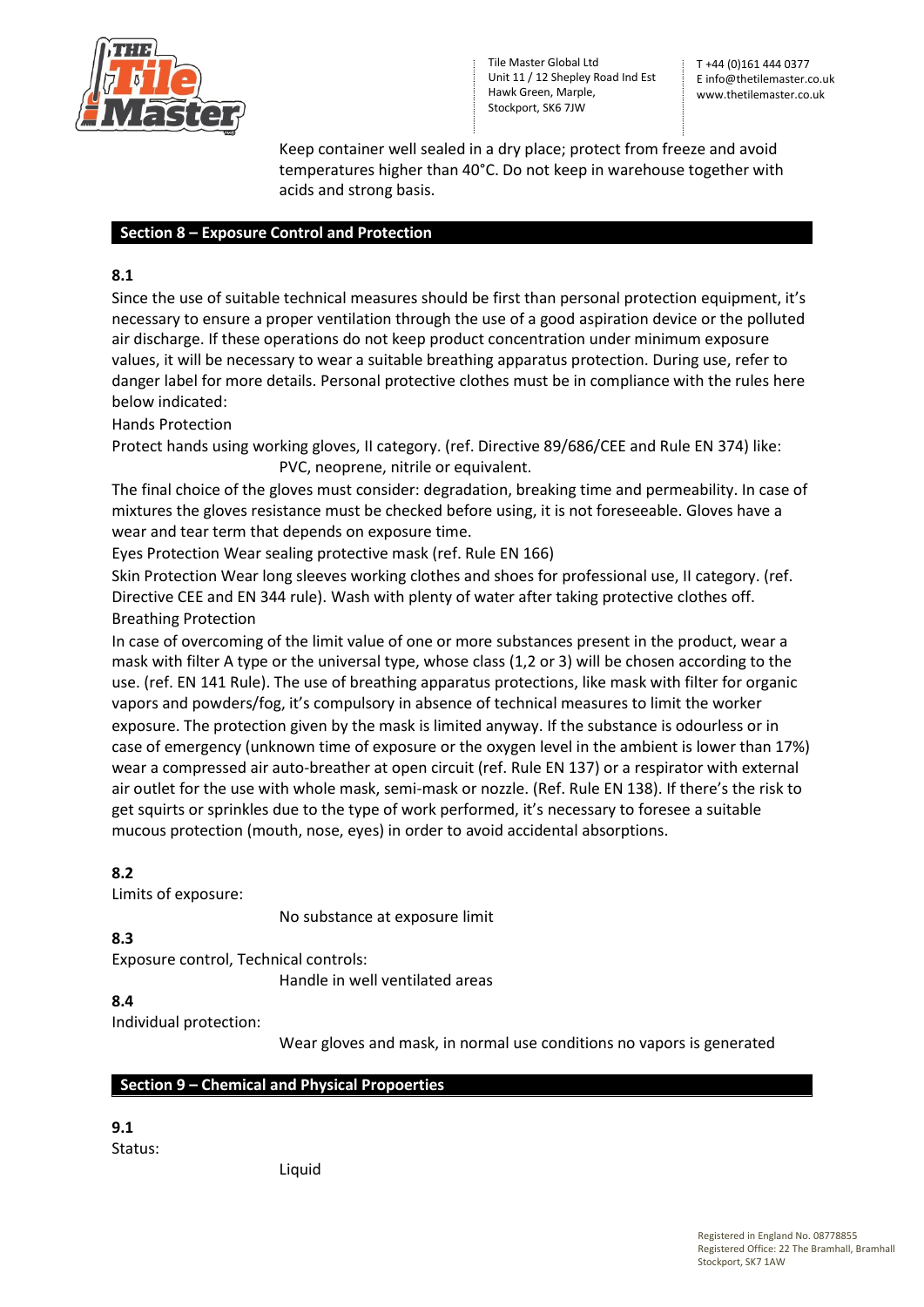

T +44 (0)161 444 0377 E info@thetilemaster.co.uk www.thetilemaster.co.uk

| Color:                |                                |
|-----------------------|--------------------------------|
|                       | Clear                          |
| Odor:                 | Characteristic odour           |
| Smelling threshold:   |                                |
|                       | Non-oxidising (by EC criteria) |
| pH:                   |                                |
|                       | 10                             |
| <b>Boiling point:</b> | not determined                 |
| Fusion point:         |                                |
|                       | <b>ND</b>                      |
| Flashing point:       |                                |
|                       | $>70^{\circ}$ C                |
| Ignition temperature: | not determined                 |
| Vapors:               |                                |
|                       | Not determined                 |
| Viscosity:            |                                |
|                       | Non-Viscous                    |
| Solubility:           | Soluble                        |

### **Section 10 – Stability and Reactivity**

#### **10.1**

Reactivity:

No dangerous reaction in normal conditions of use

# **10.2**

Chemical stability: The product is stable

### **10.3**

Possible dangerous reactions:

No dangerous reactions detected

# **10.4**

Conditions to avoid:

Contact with acids and strong basis

# **10.5**

Hazardous decomposition products:

Decomposition starts at temperatures higher than 150°C; in normal use conditions no decomposition is detected

# **Section 11 – Toxicological Infomation**

| SODIUM LAUROYL SARCOSINATE | ORL | <b>RAT</b> | LD50 | >2175 | Mg/kg |
|----------------------------|-----|------------|------|-------|-------|
| SODIUM HYPOCHLORITE        | ORL | <b>MUS</b> | LD50 | 5800  | Mg/kg |
| SOLUTION100% CL ACTIVE     |     |            |      |       |       |

Contact with the skin:

May cause irritation

Contact with the eyes: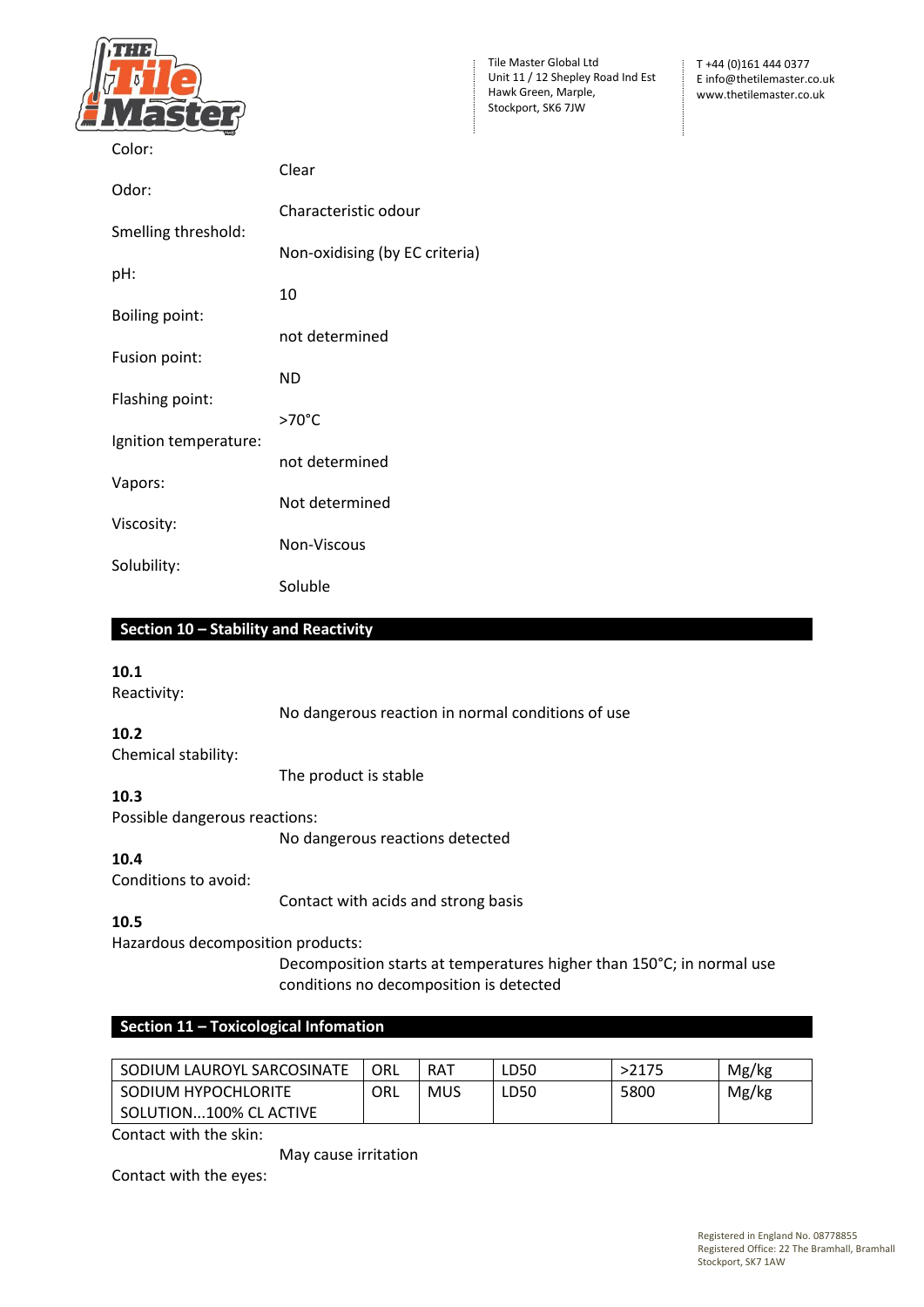

Ingestion:

May cause eyes irritation

May cause irritation to throat

Inhalation:

No symptoms

| <b>UNA SAHINGUHIS</b>     |            |                       |
|---------------------------|------------|-----------------------|
| Hazard                    | Route      | <b>Basis</b>          |
| Skin corrosion/irritation | <b>DRM</b> | Hazardous: calculated |

## **Section 12 – Ecological Information**

#### **12.1**

Toxicity Information:

| SODIUM LAUROYL SARCOSINATE   96H LC50 | $\vert$ >100 mg/l |
|---------------------------------------|-------------------|

#### **12.2**

Persistence and degradability Information: Biodegradable

# **12.3**

Potential bio-accumulative Information:

Not available

## **12.4**

Mobility in the ground Information:

Readily absorbed into soil.

## **12.5**

Results of the PBT and vPvB evaluation Information:

This product is not identified as a PBT/vPvB substance

# **12.6**

Additional effects Information:

Negligible ecotoxicity

# **Section 13 – Disposal Considerations**

## **13.1**

Waste Handling:

Re-use, if possible the product. Product residues must be regarded as special dangerous waste. Waste danger that contain this product must be evaluated on the basis of current rules.

Disposal:

Must be performed by company authorized to waste handling, according to national and local current rules. Polluted Packages, Polluted packages must be recovered or wasted in compliance with National rules concerning waste management.

#### **Section 14 - Transport**

This product does not require a classification for transport

## **Section 15 – Regulatory Information**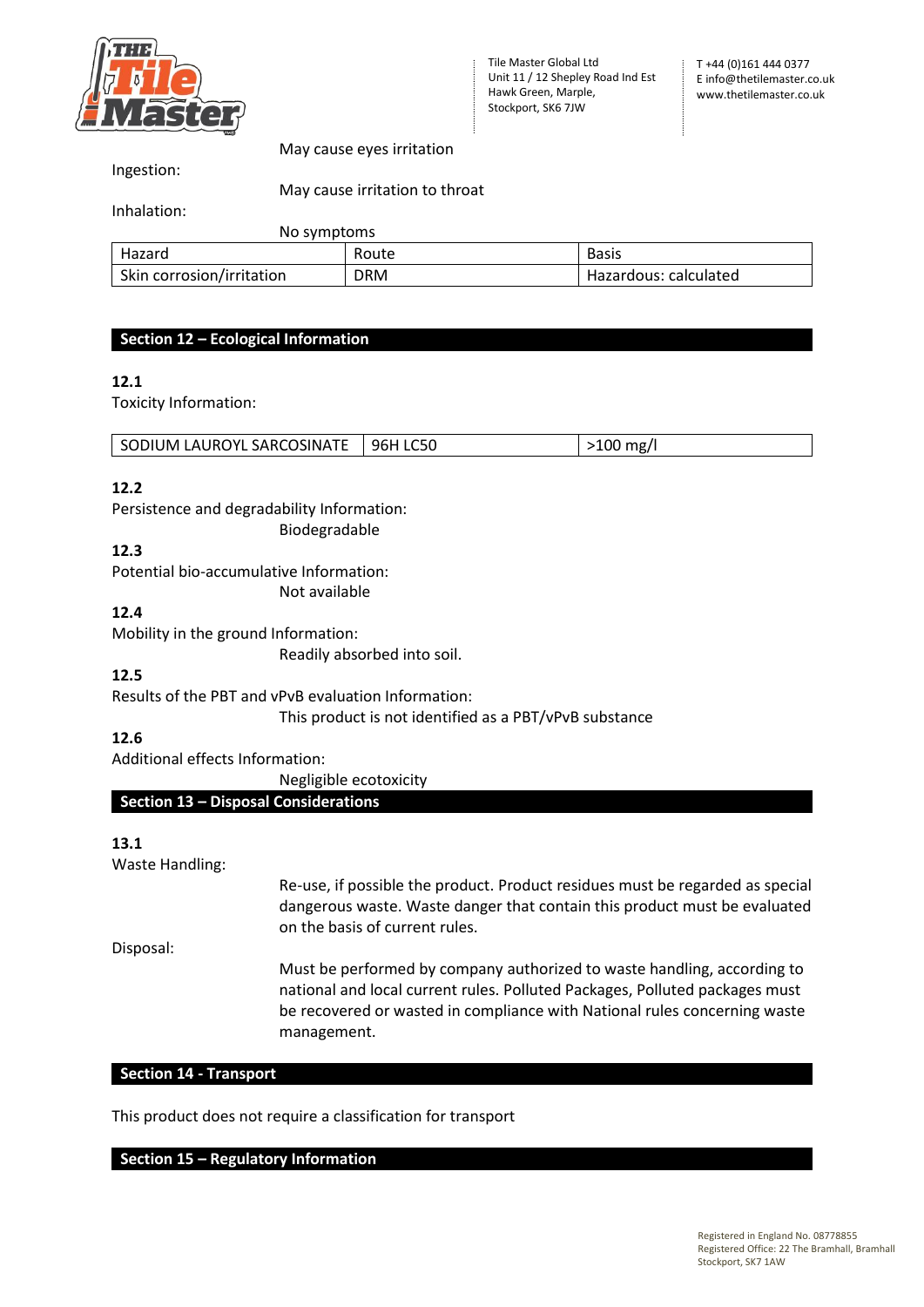

T +44 (0)161 444 0377 E info@thetilemaster.co.uk www.thetilemaster.co.uk

## Regulation on health, safety and environment specific for the substance

Regulation CE n. 1907/2006 (Reach), Annex XIV list of substances subject to authorization Substances SVHC: none Annex XVII: none

## **Section 16 – Other Information**

## **16.1**

This safety data sheet is prepared in accordance with Commission Regulation (EU) No 453/2010. Hazard indications: **Flam. Liq.2** Flammable liquid, cat. 2

**Acute tox.3** High toxicity, cat. 3

**STOT SE 1** Specific toxicity for target - single exposure, Cat. 1

**Flam.Liq.3** Flammable liquid, cat.3

**STOT SE 3** Specific toxicity for target-single exposure, Cat.3

**Carc. 1B** Cancerougenicity, CAT 1 B

**Muta , 1B** Mutagenicity on stem cells, cat. 1 B

**Asp. Tox.1** Danger in case of aspiration, cat. 1

**Acute tox.4** High toxicity, cat. 4

**STOT RE 1** Specific toxicity for target - repeated exposure, cat. 1

**Eye Irrit. 2** Eyes irritation, cat.2

**Aquatic Acute 1** Dangerous for fish fauna, high toxicity, cat.1

**Aquatic Chronic 1** Dangerous for fish fauna, high toxicity, cat.1

**H226** Liquid and flammable vapours

**H305** may be harmful if swallowed and by penetrating breathing ways

**H315** causes skin irritation

**H319** causes eye irratation

**EUH066** continuous exposure may cause skin dryness and cracks.

**EUH208** contains. May produce an allergic reaction.

**R10** flammable

**R11** easily flammable

**R 23/24/25** toxic by inhalation, skin contact, ingestion

**R36** eyes irritating

**R48/25** toxic: serious healthy damages in

Case of long exposure by ingestion.

**R50/53** high toxic for aquatic organism,

At long term it may cause negative effects for fish fauna

**R65** harmful: if swallowed could cause serious damage to lungs.

**R66** continuous exposure may cause skin dryness and cracks.

**R67** vapours inhalation may cause sleepiness and giddiness.

**R68** possibility of non-reversible effects.

General Bibliography

1. Directive 1999/45/CE and following modifications

2. Directive 67/548/CEE and following modifications

- 3. Regulation (CE) 1907/2006 of European Parliament (REACH)
- 4. Regulation (CE) 790/2009 of European Parliament (I Atp. CLP)
- 5. Regulation (CE) 453/2010 of European Parliament
- 6. The Merck Index Ed. 10
- 7. Handling Chemical Safety